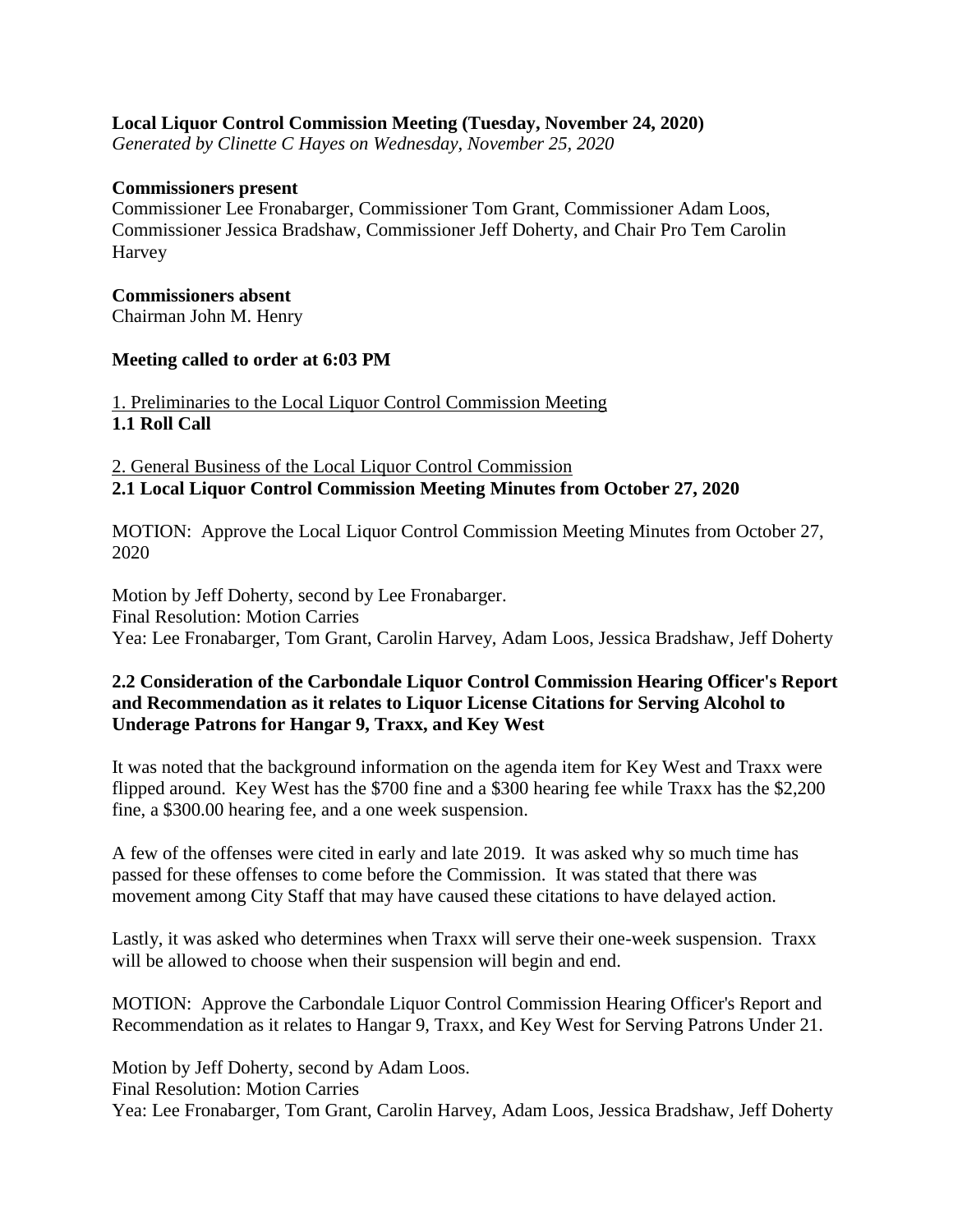# **2.3 Consideration of the Carbondale Liquor Control Commission Hearing Officer's Report and Recommendation in 2020-10 as it Relates to Saluki Bar/Levels Violating the Mayor's Executive Order 2020-04**

*Note from Clerk: This item consisted of approximately forty minutes of discussion; the full verbatim audio is available through the City of Carbondale's website. The following minutes are a brief summary of the action taken during this agenda item.*

Attorney Alfred Sanders was present to represent Saluki Bar/Levels and City Attorney Jamie Snyder and Assistant City Attorney Analisa Parker was present to represent the City of Carbondale.

Attorney Sanders expressed his concern with certain aspects of the Hearing Officer's report. He also questioned the validity of the Mayor's executive orders and the extent of his emergency powers. Attorney Sanders shared his perspective to the Commission and Assistant City Attorney Parker responded to his comments.

Clarification was needed on the basis of the violations and/or revocations of Saluki Bar / Levels and those that are currently being appealed to the State Liquor Commission. It was asked the length of time that the appeals process takes to complete. Assistant City Attorney Parker as well as City Attorney Snyder gave responses to the Commission for their clarification. Attorney Sanders offered his insight to the inquiries given by the Commission and gave additional comments to the responses given by City Attorney Staff.

MOTION: Accept the Carbondale Liquor Control Commission's Hearing Officer's Report

Motion by Jeff Doherty, second by Adam Loos. Final Resolution: Motion Carries Yea: Lee Fronabarger, Tom Grant, Carolin Harvey, Adam Loos, Jessica Bradshaw, Jeff Doherty

Questions and comments from Commission included clarification on the recommended suspension and fine, the direction that should be taken if the recommendation is modified to revoke, will the fine still be imposed if license is revoked, and concerns about the process.

MOTION: Accept the Carbondale Liquor Control Commission's Hearing Officer's Recommendation with the Modification to Revoke the Liquor License for Saluki Bar/Levels

Motion by Adam Loos, second by Tom Grant. Final Resolution: Motion Carries Yea: Lee Fronabarger, Tom Grant, Carolin Harvey, Adam Loos, Jessica Bradshaw Nay: Jeff Doherty

**2.4 Consideration of the Carbondale Liquor Control Commission's Hearing Officer's Report and Recommendation as it relates to Tres Hombres Citation for Staying Open Past 10:00 p.m. on June 4, 2020, Violating the Mayor's Executive Order 2020-04**